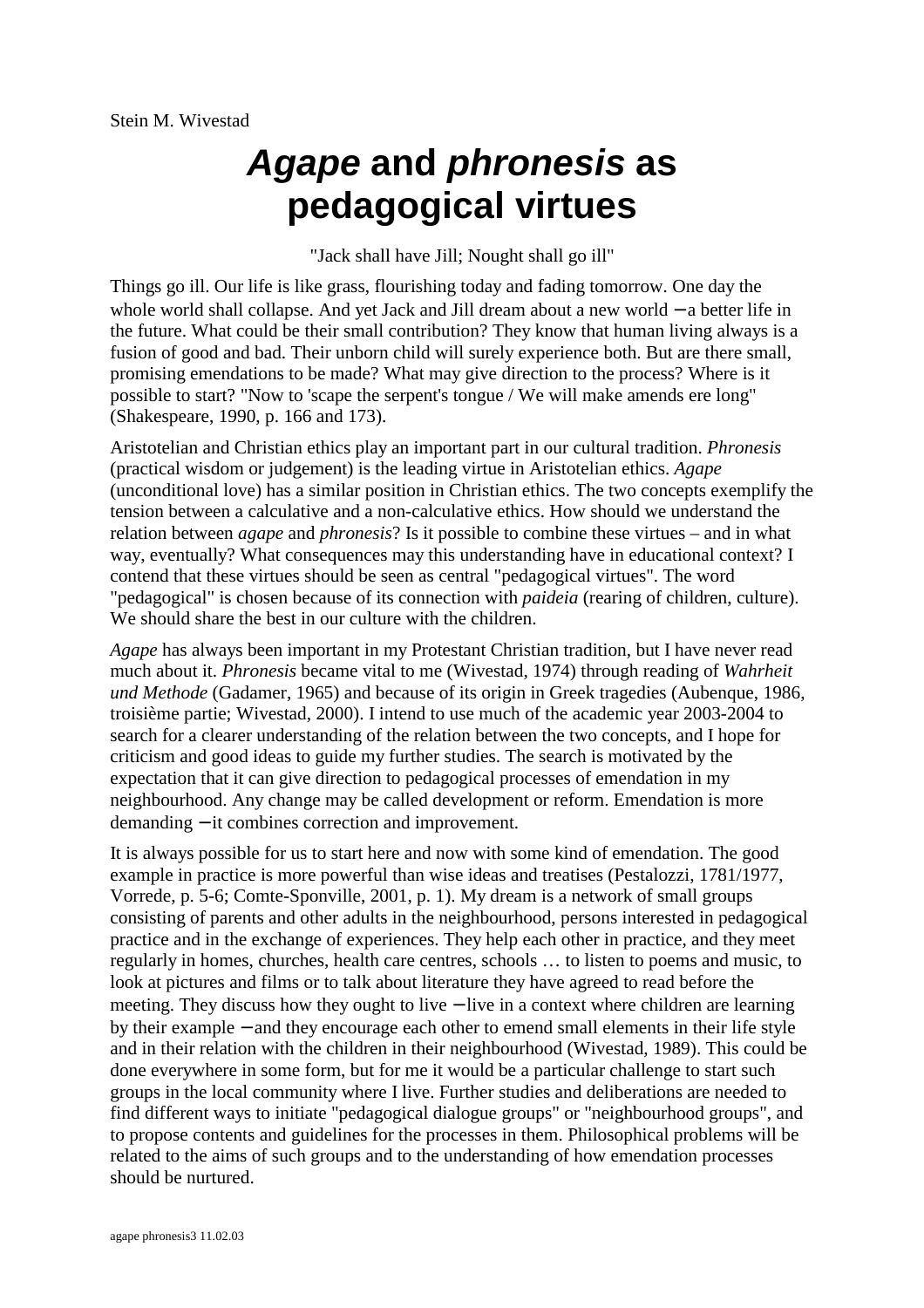# *Pedagogical virtues*

In antiquity a slave called *paidagogos* was responsible for the care, transport, protection, character formation, moral guidance and intellectual tutoring of the child (Marrou, 1964, p. 201-202). Today these functions are more specialised. If different professions (teachers of children at different age levels, personnel in health and social care, etc.) stick to a segmented view of the child's situation and limit their responsibility, then the needs of the child may not be served (Tavernier, 1999). Therefore all adults who have a relationship with children should reflect on basic pedagogical questions. Klaus Mollenhauer (1994, p. 17-21) has formulated two basic questions: What in our pattern of life do we really wish to transfer to the next generation? And are the things we wish to transfer and the things we do transfer, really good for the child? Such questions may give direction to a search for "eine allgemeine Pädagogik", a common, general pedagogy or "pedagogic"? (The concept 'pedagogic', encompassing both the art of *paideia* and the academic study of it, is used in German-influenced languages. It was formed in the middle of the  $18<sup>th</sup>$  century, probably in analogy with rhetoric and didactic. Does the word "pedagogy" indicate that this "art" has been placed in a practical sphere outside the academic studies?). To become better pedagogues, it may indeed be valuable to engage in a discussion focused on eminent pedagogical experiences in our cultural tradition. We should search for important "forgotten connections" – an understanding of / "die in der europäischen Bildungsgeschichte entwickelten Prinzipien pädagogischer Orientierung" / "the principles of pedagogical orientation developed in the European history of human education" (Mollenhauer, 1974, p. 179). But knowledge of such principles is powerless unless the understanding is integrated in our person, our being; integrated with our own experiences, feelings and habits and states of character. Better pedagogues have to be better human beings.

Aristotle understood the virtues as *hexeis.* A *hexis* is not a passive state in the person, but an "active condition" for deliberation, choice and action. A *hexis* is "a way in which we deliberately hold ourselves, taking hold of the feelings and dispositions that are in us merely passively" (Sachs, 2001, p. ix). *Phronesis* (practical wisdom) is the key virtue in Aristotelian ethics (Aubenque, 1986, p. 64-65). It is an intellectual virtue integrated with character virtues like courage and temperance. It connects general rules and particular situations, both in the slow discursive deliberation before choosing an action, and in the swift aesthetic seeing of the nuances in the situation, awakening just those feelings, virtues and rules which are appropriate to the realities of the unique situation. *Phronesis* "is 'seeing' in the here and now where the noble (*kalon*) actually lies and so also where the mean [between excess and deficiency] lies, whether this be the mean in one's own affairs, one's family's, or the city's" (Simpson, 1997).

In the film *Trois couleurs: Bleu* (Kieslowski, 1993) a composer is engaged by the European Council to prepare a concert celebrating the unification of Europe. Before he has finished the composition, he and his little daughter die in a car accident. His wife survives, tries to start anew without any relationships, but is gradually involved in her neighbourhood and in her previous life. In the end she completes her husband's work: "Song for the unification of Europe". The text is an excerpt of the beautiful Greek poem about *agape* (unconditional love, charity) in Paul's first letter to the Corinthians, chapter 13. The film is helping us to see that individual freedom has its place within a generous, loving fellowship, doing well even towards persons we have reasons to hate. Could European citizens be gathered in a celebration of *agape* as the most important human virtue?

Why focus especially on *phronesis* and *agape* as pedagogical virtues? Many other virtues are also important in our relation with children, for instance justice, honesty, humility, humour, patience, … But *phronesis* is necessary in order to activate the other virtues appropriately in the actual situation, and is therefore fundamental. *Agape* is said to encompass and transcend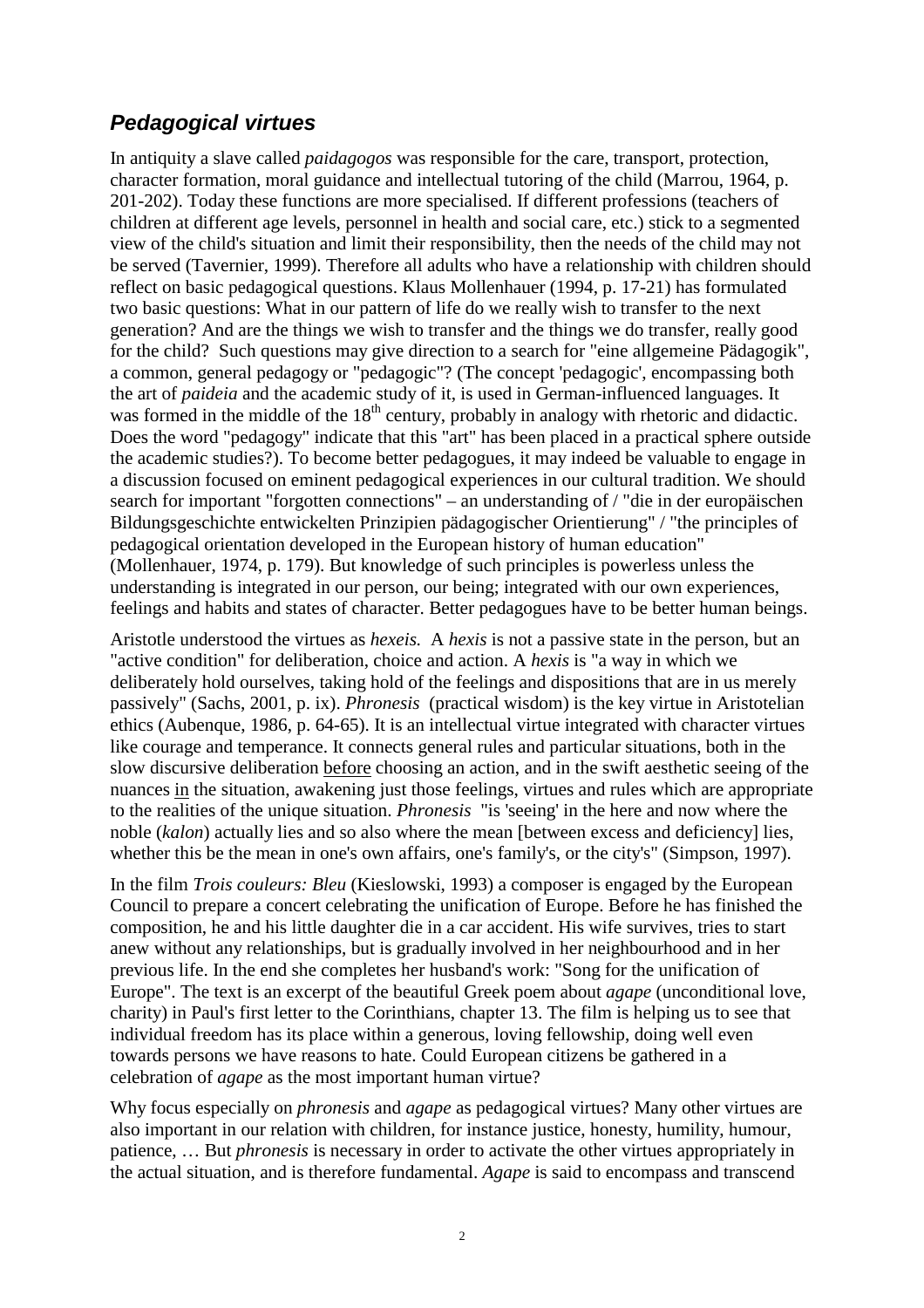the other virtues (Comte-Sponville, 2001, p. 266-270, 281). How should the relation between *phronesis* and *agape* be understood? I want to approach the question by studying the two words (especially *phronesis*) and the traditions they belong to.

## *The words agape and phronesis*

*Agape* is a central Biblical concept. It was not known by Aristotle (MacIntyre, 1984, p. 174- 175, 182). The noun, *agape*, is derived from the Greek verb *agapan,* which "was associated with the care of underlings such as children or servants". The caring action should express "respectful or unselfish love" (Ventimiglia, 2000, p. 9). In the Septuagint, the Greek translation of the Hebrew Bible beginning around the middle of the third century before Christ, *agape* and related words are frequently used. *Phronesis* and related words are also used in the Septuagint (Hatch and Redpath, 1998, p. 5-7 and 1439). The New Testament uses the verb *phronein* as to think, to assess, to feel, to be minded, to have concern for, to savour (Acts 28,22; 1 Cor. 13,11; Phil. 1,7; Phil. 3,15; Phil. 4,10; Matt 16,23) both in a positive and negative way. It is a way of thinking which is engaging the whole person. The adjective *phronimos* is used about what is wise or assumed to be wise (Matt. 25,2; 1 Cor. 4,10; 2 Cor 11,19). The substantive *phronesis* is used only twice. In Luke 1,17 "*phronesei dikaion"* is translated as "the wisdom of the just", and in Eph. 1,8 "*sophia kai phronesei"* as "wisdom and insight" (Revised Standard Version) or "wisdom and prudence" (King James). The translators of the Old Testament and the writers of the New may have known the Aristotelian tradition. But they do not make the sharp differentiation between *sophia* and *phronesis*, which Aristotle accentuates in his *Nicomachean ethics* (NE), book VI, chapter 7 and 8. *Phronesis* (including *techne,* special know-how) is an active condition for the attainment of practical wisdom concerning what is good for oneself, while *sophia* (including *episteme,* special knowledge) is directed towards exact theoretical wisdom about the universal and the eternal, a wisdom that is irrelevant in ordinary life.

Pierre Aubenque (1986) contends that the Aristotelian concept of *phronesis* (in opposition to Plato's concept) is founded on a broad and popular Greek tradition. It is not the abstract ideas, but the "good persons" we know, persons we admire, which give content to the concept of *phronesis*. "Regarding practical wisdom we shall get at the truth by considering who are the persons we credit with it" (NE VI.5 1140a 25. I normally use Ross' translation). Like *psyche* has also *phronesis,* both in sound and meaning, connections with our breathing. The word *phrenes* was used about the diaphragm (Aubenque, 1986, p. 156). The verb *phronein,* to think, is used in Hippocratic literature as synonym with "sane thinking" (p. 159). And the word *sophrosyne,* temperance, belongs to the same family as *phronesis*. Both require moderation (p. 160). Deep breathing and clear thinking is helpful in difficult situations. A source to the Aristotelian concept of *phronesis* may be found in the Greek tragedies. And a refrain in the tragedies is that the practically wise man knows his own limitation (p.161-162).

Sophocles' *Antigone* represents for us a situation where a man who believes he is absolutely right also has the power to stop all criticism. King Creon displays a lack of *phronesis*. The combination of power and assumed correct knowledge causes the tragedy.

The sons of the former king of Thebes, Polyneices and Eteocles, have killed each other, Polyneices as the leader of a foreign army from Argo, Eteocles as leader of his kinsmen defending Thebes. The army from Thebes won the battle. Creon, the new king of Thebes, has ordered that nobody should be allowed to bury Polyneices, because of his collaboration with the enemy. He reasons like this: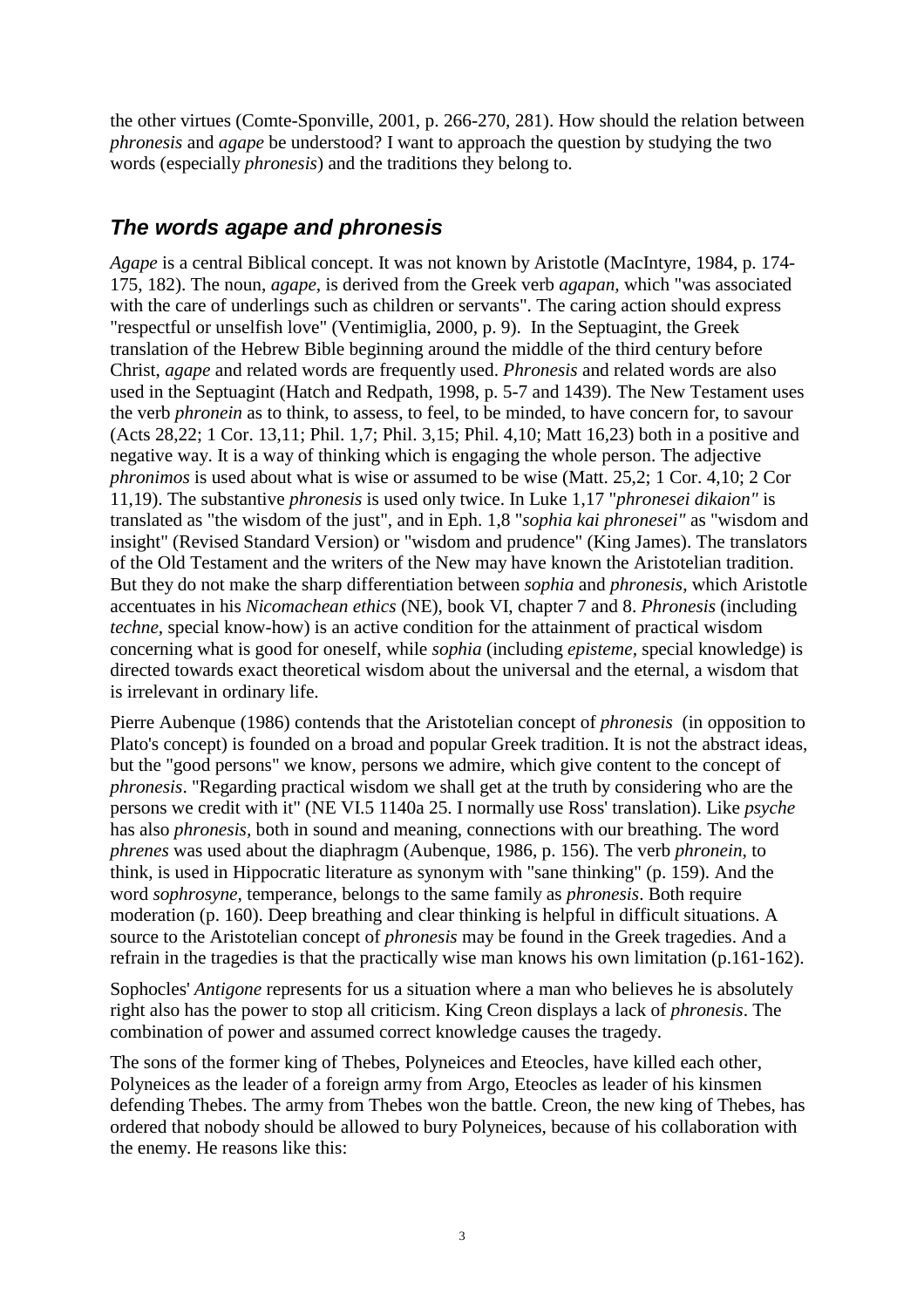I would not be silent if I saw ruin, instead of safety, marching upon the citizens. Nor would I ever make a man who is hostile to my country a friend to myself, because I know this, that our country is the ship that bears us safe, and that only when we sail her on a straight course can we make true friends. (Sophocles, line 185-190)

Antigone, the sister of the dead brothers, disobeys the King's orders, referring to "the unwritten and unfailing statutes given us by the gods" (455). King Creon sentences her to death. Thereby he gets a conflict also with his son, Haimon, who loves Antigone. Haimon listens to his father's arguments, and then propose an alternative line of thoughts, starting in this way: "For my part, to state how you are wrong to say those things is beyond my power and my desire, although another man, too, might have a useful thought" (685). He refers to persons who silently respect what Antigone had done, and continues:

Do not, then, bear one mood only in yourself: do not think that your word and no other, must be right. For if any man thinks that he alone is wise [*phronein monos*] – that in speech or in mind he has no peer – such a soul, when laid open, is always found empty. … the pilot who keeps the sheet of his sail taut and never slackens it, upsets his boat, and voyages thereafter with his decking underwater. Father, give way and allow a change from your rage. For if even from me, a younger man, a worthy thought may be supplied, by far the best thing, I believe, would be for men to be all-wise [*epistemes pleon*] by nature. Otherwise – since most often it does not turn out that way – it is good to learn in addition from those who advise you well. (705-722)

A precise *episteme* is something divine, and if we base our actions on apparent correct but in practice insufficient knowledge, the consequences may be fatal. Haimon contends that it is better to try to balance against each other "les discours vraisemblables", the different tenable propositions containing some relative truths, and then chose the least evil action, being fully aware of the uncertainty and risk in the situation (Aubenque, 1986, p. 163-164). Creon is, however, sure to be right. He refuses to deliberate alternatives and will not seek compromise. Instead he attributes bad motives to his critics.

Antigone dies, Haimon and his mother commit suicide, and the King has to admit that he is guilty, due to his lack of insight in his own limitation: "I have murdered you, son, unwittingly, and you, too, my wife − the misery! I do not know which way I should look, or where I should seek support" (1340). The choir answers this with a beautiful hymn to *phronesis*:

Wisdom [*to phronein*] is provided as the chief part of happiness, and our dealings with the gods must be in no way unholy. The great words of arrogant men have to make repayment with great blows, and in old age teach wisdom. (Sophocles, 1344-1347)

## *Biblical and Aristotelian traditions*

*Agape* and *phronesis* have their roots in two traditions with quite different conceptions of man.

In the first chapters of Genesis it is told that human beings are created in the image of God − determined to live in a free fellowship with God. They have some kind of similarity with God, may talk with God and are responsible towards God. Man gave names to all the animals, in the beginning. Language makes it possible for us to see connections between the elements of the universe. We have got this ability in order to learn and think and act as responsible guardians, helping God to maintain life in our cosmos and in our home (*oikos),* which is continually attacked by the forces of chaos.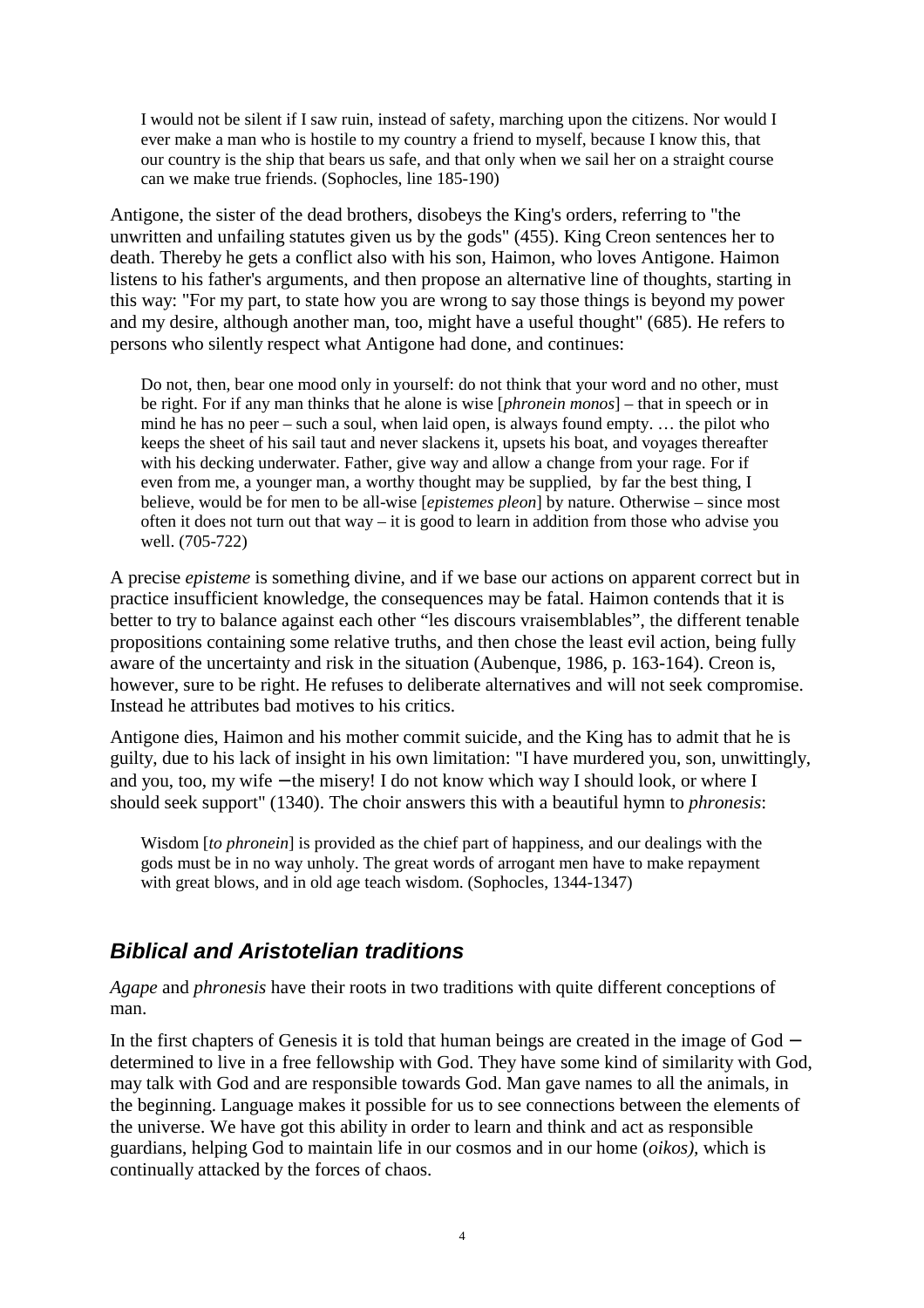For Aristotle there is a great distance between human beings and God (Aubenque, 1986, p. 81). The most divine are the things that cannot be otherwise than they are, the eternal laws, for example the repeated circular movements of the stars (p. 67, note 3). The beings composing the universe are "of a far more divine nature than human beings" (NE 1141b1, Irwin). Human actions are determined by us, they are not governed by divine providence. Aubenque contends that / "la prudence est le substitut proprement humain d'une Providence défaillante" / "prudence is the appropriate human substitute for a failing divine Providence" (Aubenque, 1986, p. 95). Prudence (in Latin *prudentia*) enables us to look ahead (*providere)*  and prepare for an uncertain future, avoid dangers, deliberate ends and means and achieve something good for ourselves and our fellow beings.

In Christian understanding God is not remote, detached from human affairs. God is actively interfering in human history, and Jesus Christ is the clearest image that we can have of God. Jesus embodies God's love, *agape,* a love (charity) that "seeketh not her own" (1 Cor. 13, 5). God's love is given without conditions, and should be passed on to others in the same way, like in a trust-, play- and love-relation between children and parents.

Corresponding to the difference between the divine and the human, the Greek society ranked the male citizens highest, because they were free to rest from manual work and pursue theoretical studies. Women, children and slaves came next in rank. The barbarians did not at all belong to the *polis,* the community.

The Christian community should be universal and egalitarian. The outward differences should not matter for those who are living in relationship with Christ. "For as the body is one, and hath many members, and all the members of that one body, being many, are one body: so also is Christ. For by one Spirit are we all baptised into one body, whether we be Jews or Gentiles, whether we be bond or free (1 Cor. 12, 12-13). The greatest human being is not the strong, intelligent and succeeding adult, but the weak, dependent and trusting child. "Except ye be converted, and become as little children, ye shall not enter into the kingdom of heaven" (Matt. 18, 2-5). For the Christian, hope for a better future is to be in Christ, be filled with his *agape*  and do the works of *agape*.

Both *agape* and *phronesis* presuppose that human life has a *telos* (a final aim)*,* but the understanding of the final aim is different. In Biblical tradition the central aim is to have a good relation with God. In Aristotelian tradition the human *telos* is to realise our special human possibilities. We may therefore expect a conflict or at least a tension between *agape* and *phronesis.* 

## *The relation between* **agape** *and* **phronesis**

To answer the question "who is my neighbour", Jesus tells the eminent story about a man who was knocked down and robbed. The priest and the Levite saw the injured man lying on the side of the road, and hurried on. The Samaritan felt compassion with him and helped him (Luke 10,29-38). Were the priest and the Levite prudent, taking no unnecessary chances for themselves and their waiting congregation? Or perhaps their anxiety blocked their vision, so that they did not see the realities of the situation? Aristotle says that our suppositions about what we should do in action may be "corrupted and perverted by what is pleasant or painful" (NE VI.5 1140b17). When we act wrongly, we don't apply what we know to be good in general – to the actual unique situation.

The foreign Samaritan, however, was "seeing with the heart". I suppose that his *telos* of life influenced his immediate perception of the whole situation. The story is used as a parade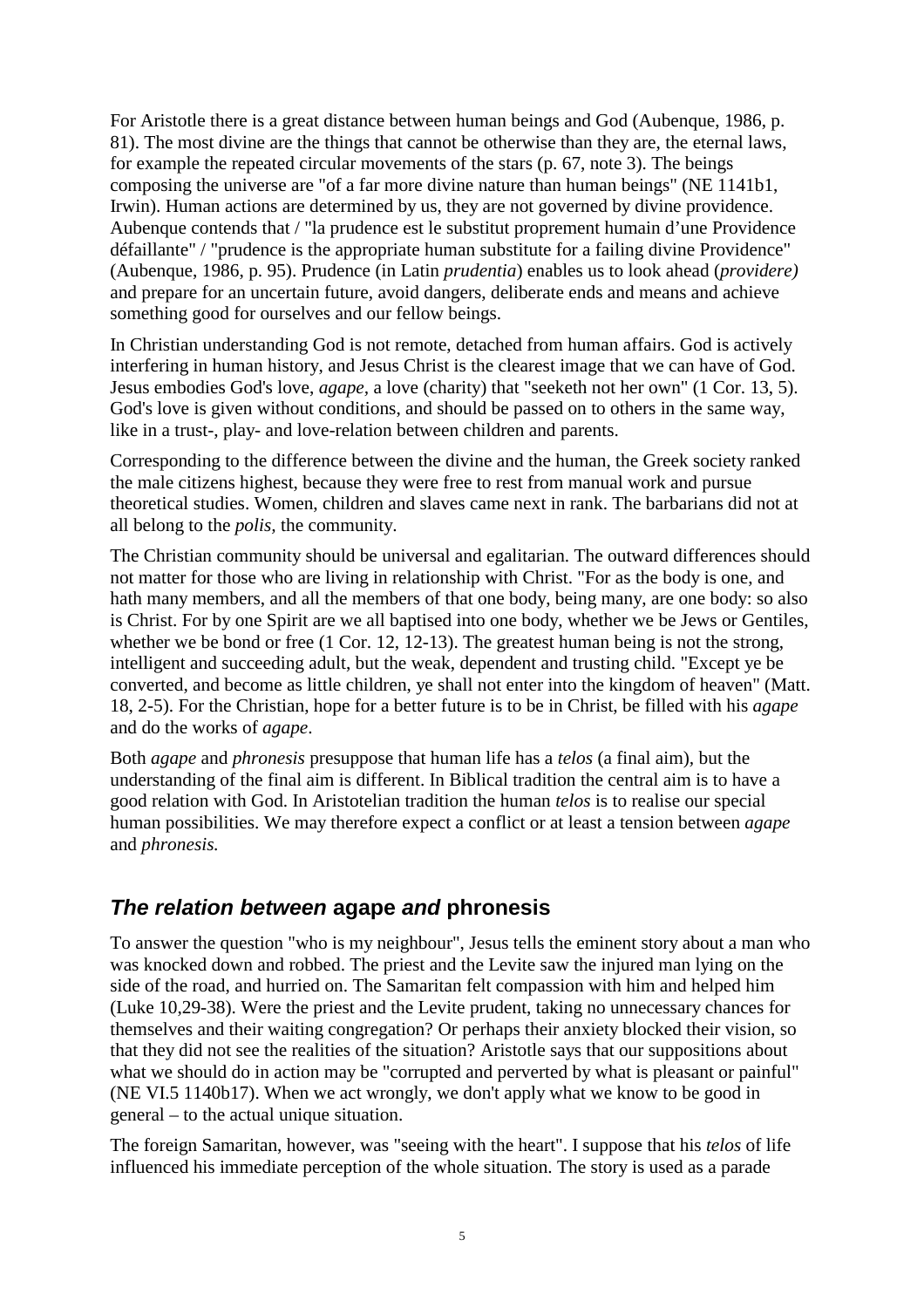example of charity. Was the Samaritan also prudent? Practically wise persons (*phronimoi)* are able to "see what is good for themselves and what is good for men in general" (NE, VI.5 1140b10). For Aristotle "men in general" were members of his own city or state. The robbed man did not belong to the Samaritan's kinfolk. And the Samaritan's action was not good for himself, at least in terms of time and money. *Agape* seems to be the Samaritan's dominant virtue. But perhaps is also *phronesis* necessary? *Phronesis* would help him to see the important details in the situation. And when he had seen that the man on the side of the road was "half dead", he had to deliberate how to help: avoid being robbed himself, find ways to ease the man's misery and find a safe place for his healing.

Does *agape* set the aim and *phronesis* seek out subordinate ends and means? Probably both these virtues have to do with the whole process of aims, ends and means. The recommendation to be "wise (*phronimos)* as serpents and innocent (*akeraios)* as doves" (Matth. 10,16), I interpret as an urge to act prudently within a guileless integrity (cf. Rom. 16,19). *Agape* is a creative source to all that is well for the other, and it is blocking anything that may harm the other, even when the other is an enemy. *Agape* prevents egoisticopportunistic actions. But so does also *phronesis*? Aristotle argues against the interpretation of *phronesis* as mere "cleverness" (NE VI.12 1144a24-35), and concludes: "it is impossible to be practically wise without being good". The understanding of "being good" is not constructed primarily by the individual, but is given "roughly and in outline" by reference to tradition and the example of persons we have experienced as "good persons" in the community (NE 1094b20 and 1140a 25). But can good traditions and positive authorities give sufficient protection against opportunism?

Modern man seems to follow Machiavelli more than Aristotle and the Bible. The prudent leader portrayed in *The prince* (Machiavelli, 1997) knows "how to assess dangers, and to choose the least bad course of action" (p. 79). He is neither "over-confident" nor "too suspicious" (p. 58-59). He understands the time and circumstances (p. 98), grasps the opportunity (p. 20), and is "prepared to act immorally when this becomes necessary" (55).

Immoral actions are controlled by laws and rules. "Gjør din plikt, krev din rett" / "Do your duty, demand you right". With this slogan the government introduced the principles for a reform of the higher education in Norway in 2003 (St. meld. nr. 27, 2000-2001). To lead our actions today, there is a tendency to focus on explicit rules and objectives, precise control of quality and external rewards. But specific rules and control can only secure a low quality of the actions. Rules can't replace good person's sound judgement. Duty can't replace engagement. We need warm hearts and cool heads, in that order. We need both *agape* and *phronesis*. But is it possible to argue that all should be guided by *agape*?

#### *Is* **agape** *a secular virtue?*

*Agape* is explicitly related to Biblical tradition, and the most provoking interpretation of the virtue is to exemplify it with the story about the life, death and resurrection of Jesus. In Paul's words:

Let this mind be in you, which was also in Christ Jesus: Who, being in the form of God, thought it not robbery to be equal with God: But made himself of no reputation, and took upon him the form of a servant, and was made in the likeness of men: And being found in fashion as a man, he humbled himself, and became obedient unto death, even the death of the cross. Wherefore God also hath highly exalted him, and given him a name which is above every name: That at the name of Jesus every knee should bow, of things in heaven, and things in earth, and things under the earth; And that every tongue should confess that Jesus Christ is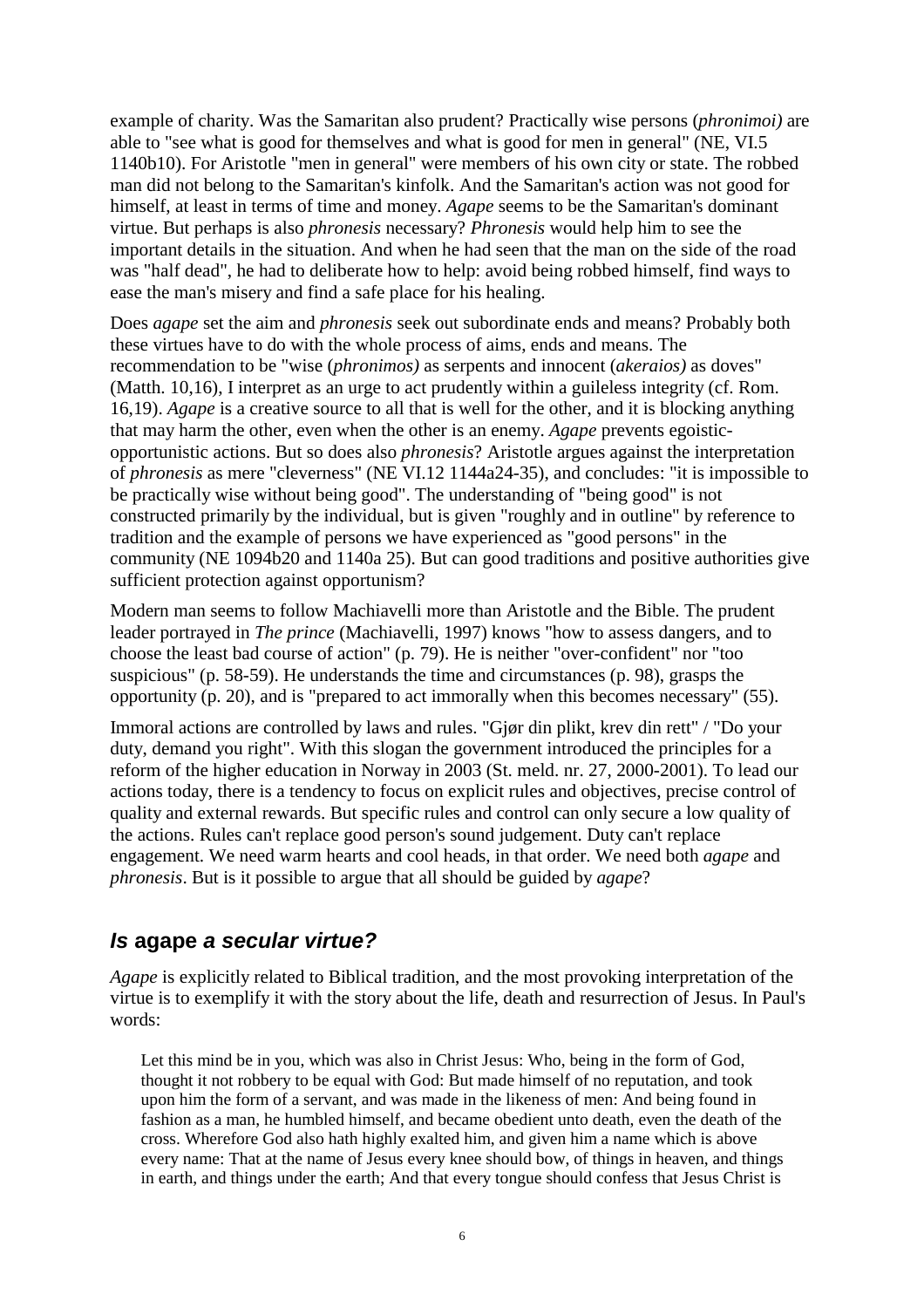Lord, to the glory of God the Father. (Phil. 2, 5-11)

Eternal power and glory through secular weakness, suffering and death – "the preaching of the cross" was and is "foolishness" to the wise and prudent (1 Cor. 1,18-19). Should we imitate the thinking, feeling, judgement (mind) of Jesus?

Robert J. Nash (1997, p. 165-166) discusses charity as a possible virtue in conversations with others. He refers to a definition by Mark R. Schwehn: Charity is "a disposition to find a way to understand other points of view, especially when the initial temptation is strong for us to ridicule or to dismiss views we consider inferior". Nash seems to accept the definition, but tells that his students react with indignation to Schwehn's presentation of this virtue as a "distinctively Christian" virtue. For most of the students, virtues like charity, "if they are to be worthwhile, must be valid in their own right – because they are good, or useful or uplifting." Nash follows this thinking: "the virtues of humility, faith, self-denial, and charity … have to be 'decoupled' from their religious roots and secularized." These virtues "can stand on their own"(p. 166).

Perhaps the story about the Samaritan may illustrate his point. The story contains a critique of religious people, and does not focus on the religion of its hero. The Levite and the priest belong to the religious elite of Israel. The Samaritan is a foreigner, and is neither presented as a religious man, nor as a disciple of Jesus. How he had acquired his virtues, Jesus doesn't tell. Perhaps there are ways to learn charity also outside the Biblical tradition? I wonder, however, if *agape* decoupled from religion will be too bleak to defend a place as a virtue transcending *phronesis*. To show openness for and sympathy with nasty opponents is not the same as to give your life for them. The definition of charity given above does not seem to differ significantly from the understanding of *phronesis* in *Antigone*. Nash (1997, p. 175, 179-180) is inspired by Gadamer, who explicitly creates his hermeneutic with *phronesis* as a model (Gadamer, 1965, Zweiter Teil, II.2,b). If *agape* is reduced to *phronesis*, the concept of *agape* becomes insignificant.

Could anyone be driven by *agape* only because an argumentation had convinced him or her that *agape* is "good, or useful or uplifting"? More likely it is examples that give us impulses to act. The most powerful examples are near to us. But examples may also be persons we read about, like the Great Inquisitor, Zossima, Alyosha and the twelve boys (Dostoevsky, 1879, VI, V.4, X and Epilogue), or persons we experience in a film, like the foreigner Malthe in *Skyggen av Emma* (Kragh-Jacobsen, 1988), a Danish movie. Persons do not always reveal their specific convictions. But is it possible to abstract or "decouple" a person from her or his basic conviction? The more we get acquainted with a person, the more the whole person will challenge and encourage us.

## *Application in pedagogical situations*

Education cannot be a business of selling people what they want "because education, real education, transforms what people want" (Ventimiglia, 2002, p. 8). Education transforms our convictions, our deepest sentiments and active conditions for action. Michael Ventimiglia represents ideas from Charles Peirce's essay *Evolutionary love,* 1893, and adumbrates what it means to teach "agapeistically". God's *agape* "is not merited and cannot be earned … it does not threaten to withdraw if the beloved changes. The beloved is free, free to accept this love or even to choose ends that are hostile to it…. God's love − experienced in the Christian tradition as grace − has a tendency to transform the sinner into someone who is herself capable of loving others" (Ventimiglia, 2002, p. 10). If we transfer this relation between God and man to the relation between parent and child or teacher and student, the child or student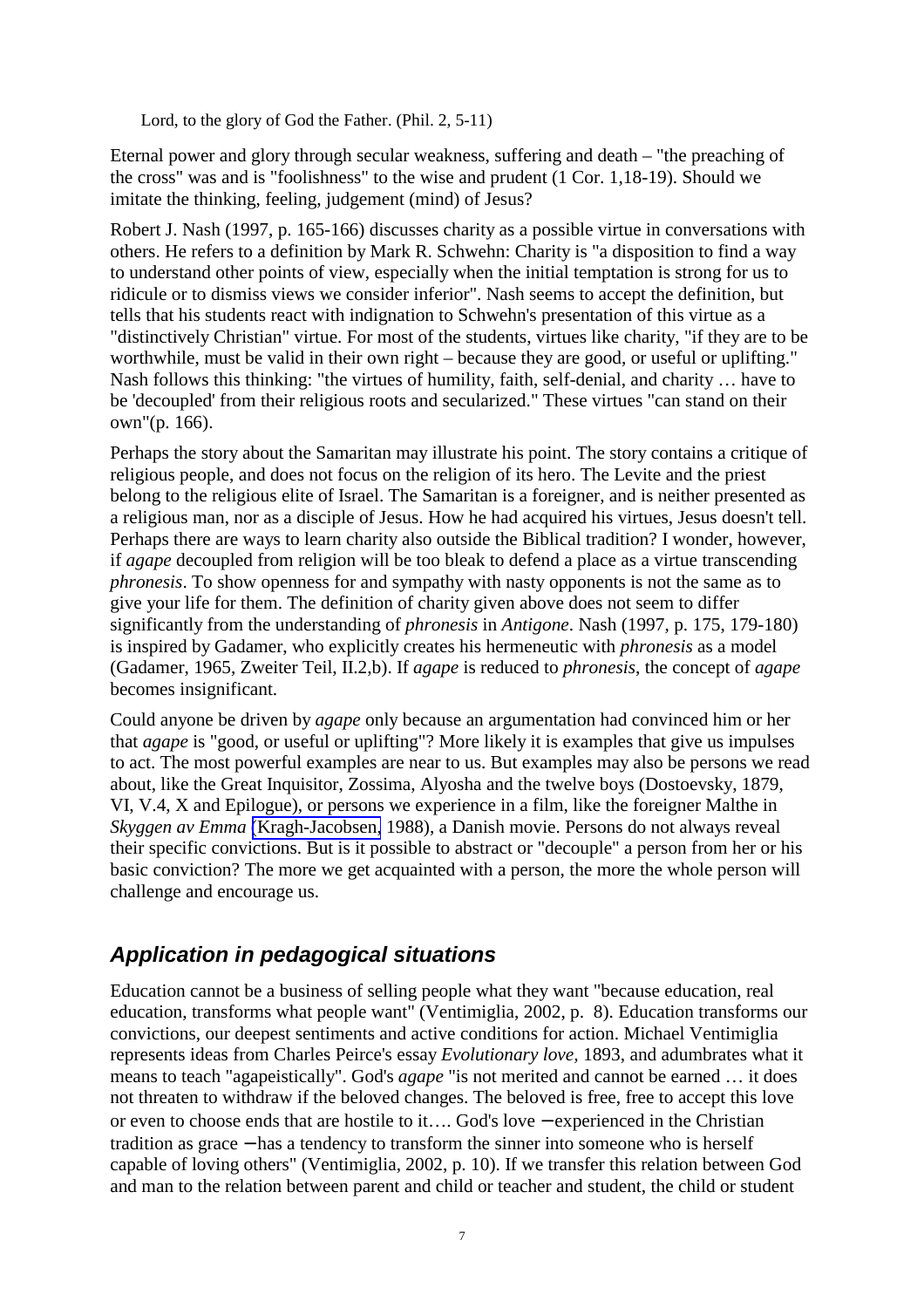would be free to leave the situation, free to choose doctrines and lifestyle against the will of the educator, free to commit themselves "to what they think and feel to be the good" (p.11). This is risky, but without risk there is no fundamental growth. The educator's *agape* gives the young the necessary courage to risk failure. "It [*agape*] is not granted because of merit and it will not be taken away because of a lack of merit" (p. 14). The support of the educator is given without conditions. The educator inspires through his or her good example, showing in practice how the freedom should be used following a "leading star" for the life as a whole. The educator wishes, but does not demand, that the young should be guided by the same *telos*.

Can *phronesis* function as a security net? Ventimiglia contends: "it is a matter of educational *phronesis* to determine what ratio of structure to freedom is appropriate for any given context or even for any given student" (p. 12). It is not said more about *phronesis* here, but Ventimiglia presents *agape* as the primary virtue. If so, the educator's calculation of an appropriate ratio of structure in the situation should not limit the basic freedom of the student to choose against the will of the educator. If *phronesis* should define the limits of *agape*, then *phronesis* would be the leading virtue.

Otto Friedrich Bollnow is not explicitly discussing the relation between these virtues, but argues for an understanding of education that implies a combination of calculation and noncalculation. Certain aspects of education can be understood as steady processes of growth and instruction, which may be calculated − as other organic and mechanic processes. Basically, however, education is "Wagnis" (venture), and the outcomes cannot and should not be calculated. The models of education as organic and mechanic processes / "verkennen schon in ihrem ersten Ansatz den eigentlichen Kern der Erziehung, der darauf beruht, daß hier ein freies Wesen einem andern freien Wesen fordernd entgegentritt" / "mistake already in their premises the real core of education, because in education a free being is approaching another free being in a challenging way" (Bollnow, 1984, p. 133, 134). He gives three illuminating examples, the venture of authority, of trust and of openness.

If you give a command in a situation without external power to force the other, you put your personal authority at risk and appeal to a freely chosen obedience. If you are a real authority, your command will be founded on sound judgement, and lack of obedience will imply a failure both in the education of the child and in the relation between you and the child (Bollnow, 1984, p. 142). Trust is basic in human relationship. If someone trusts us and have faith in us, we become better human beings (p. 143). An educator trusting a child who has failed and will try again, needs / "sein ganzes skeptisch-realistisches Wissen" / "all his prudence" (p. 146), and when he decides to trust in spite of all this, he has to risk also a personal failure. If you share with the children your dearest ideas and a content that is "holy" to you, the venture of openness makes you vulnerable to irony and laughter (147).

So far, *agape* and *phronesis* seems to me to be central pedagogical virtues − interrelated virtues, with *agape* as the leading virtue. I search for literature that may help me to a more profound and nuanced understanding.

#### *References*

- Aristotle (1908). *Nicomachean ethics* (translated by W. D. Ross)*.* Downloaded 27.01.03 from <http://nothingistic.org/library/aristotle/nicomachean/toc.html>
- Aristoteles (1998). *Aristoteles Nikomachische Ethik VI* (edited and translated by H.-G. Gadamer). Frankfurt am Main: Klostermann.
- Aubenque, P. (1986). *La prudence chez Aristote* (3. ed.). Paris: Presses Universitaires de France. (First published in 1963).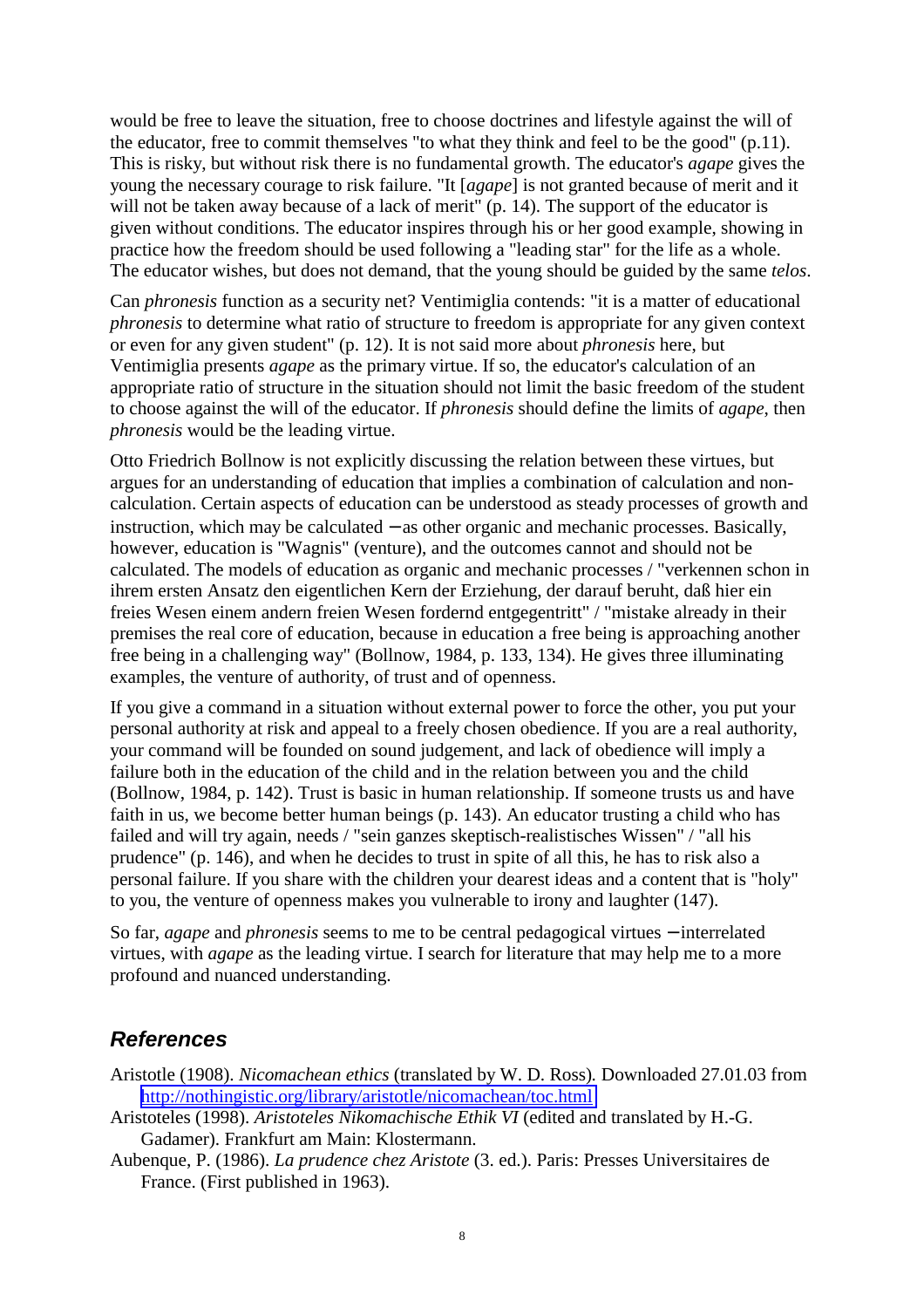- Bollnow, O. F. (1984). *Existenzphilosophie und Pädagogik : Versuch über unstetige Formen der Erziehung*. Stuttgart: Kohlhammer. (First puplished in 1959)
- Comte-Sponville, A. (2001). *A small treatise on the great virtues: The uses of philosophy in everyday life* (translated by C. Temerson)*.* New York: Metropolitan Books, Henry Holt.
- Dostoevsky, F. M. (1879). *The brothers Karamazov* (translated by C. Garnett). Downloaded 25.01.03 from<http://eserver.org/fiction/brothers-karamazov.txt>
- Dunne, J. (1993). *Back to the rough ground: 'Phronesis' and 'techne' in modern philosophy and in Aristotle.* London: University of Notre Dame Press.
- Dunne, J. (1999). Virtue, *phronesis* and learning. In: D. Carr and J. Steutel (eds.), *Virtue ethics and moral education* (p. 49-64). London: Routledge.
- Gadamer, H.-G. (1965). *Wahrheit und Methode: Grundzüge einer philosophischen Hermeneutik* (Second edition). Tübingen: Mohr.
- Hatch, E. and Redpath, H. A. (1998). *A concordance to the Septuagint* (Second ed.). Grand Rapids, Michigan: Baker Books.
- Kieslowski, K. (director). (1993). *Trois couleurs: Bleu* [film, in VHS or DVD format, see <http://uk.imdb.com/Title?0108394>]. The music is composed by Z. Preisner.
- Kragh-Jacobsen, S. (director) (1988). *Skyggen av Emma* [Emma's shadow, VHS, see <http://uk.imdb.com/Title?0096116>].
- Machiavelli, N. (1997). *The prince* (Translation and edition of "Il principe" by Q. Skinner and R. Price). Cambridge University Press. (Original work written about 1513).
- MacIntyre, A. (1984). *After virtue: A study in moral theory* (Second ed.). Notre Dame, Indiana: University of Notre Dame Press.
- Marrou, H. I. (1964). *A history of education in antiquity*. New York: New American Library (Mentor Book). (Original title: *Histoire de l'éducation dans l'antiquité*, first edition in 1948*).*
- Mollenhauer, K. (1994). *Vergessene Zusammenhänge: Über Kultur und Erziehung* [Forgotten connections: On culture and education]*.* München: Juventa. (First published in 1983).
- Pestalozzi, J. H. (1977). *Werke. Bd. 1. Lienhard und Gertrud*. München: Winkler. (Original work published 1781).
- Shakespeare, W. (1990). A midsummer night's dream. In *The complete works of William Shakespeare* (p. 153-173). New York: Gramercy Books, Random House. Act 3, scene 2, and the end of Act 5 was also downloaded 27.01.03 via [http://www.bartleby.com/70/index18.html](http://classics.mit.edu/Shakespeare/midsummer/index.html)
- Simpson, P. (1997, 6 Nov.). E-mail to the "Aristotle list". Address January 2003: [aristotle@topica.com](mailto:aristotle@lists.enteract.com)
- Sophocles. *Antigone* (transl. by Sir Richard Jebb). Dowloaded from the Perseus project 20.01.03: [http://www.perseus.tufts.edu/cgi](http://www.perseus.tufts.edu/cgi-bin/text?lookup=soph.+ant.+1347)[bin/ptext?doc=Perseus%3Atext%3A1999.01.0186](http://www.perseus.tufts.edu/cgi-bin/text?lookup=soph.+ant.+1347)
- St. meld. nr. 27 (2000-2001). *Gjør din plikt* − *Krev din rett: Kvalitetsreform av høyere utdanning* [Quality reform of higher education]*.* Kirke-, utdannings- og forskningsdepartementet [in Norway] 09.03.01.
- Tavernier, B. (director) (1999). *Ca commence aujourd'hui* [It all starts today, film in VHS or DVD format, see <http://us.imdb.com/Title?0186730>]
- Ventimiglia, M. (2002). Peircean Agape as a Philosophy of Education. Paper at the International Network of Philosophers of Education's conference in Oslo, August 12-13, 2002.
- Wivestad, S. (1974). *Pedagogisk viten som handlingsviten* [Pedagogical inquiry as inquiry directed towards action]*.* Hovedoppgave [thesis]. Pedagogisk forskningsinstitutt, Universitetet i Oslo.